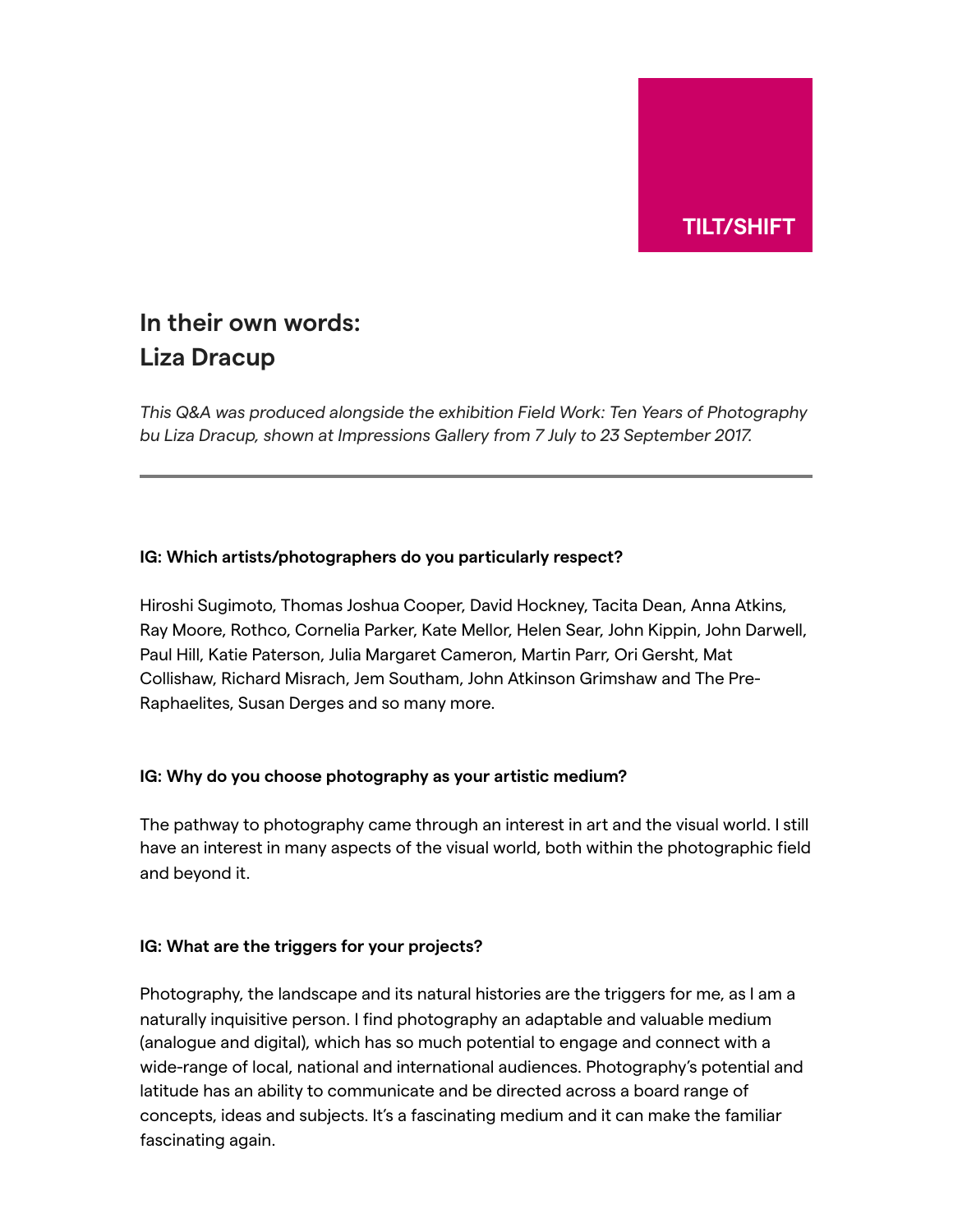# **IG: What are your main influences and how have they influenced your work?**

The landscape and natural history in particular of the north of England. The field of landscape aesthetics, wider cultural debates about landscape and historical collections based research underpin and influence my ideas. These aspects influence and inform how my approach to my subject and the photographic methods I use.

# **IG: Some of our visitors will be interested in the technical aspects of your project. What equipment did you use? And did it affect the way that you worked and the project outcome?**

I work experimentally with analogue and digital media (camera and non-camera capture). The methodologies and equipment I use has a direct effect on the work and my working methods. The printed output is also important, as my work is centred on the transformative qualities of photography and the photograph. I am interested in practice-led experiments with the camera and non-camera seeing and the aim is to visualise the hidden aspects of the landscape and its natural history through experimental photographic methodologies.

## **IG: Do you have any recommended reading to further contextualise your work?**

These publications inform my photographic ideas from both a historical position and to ideas around the locale and ideas around the (lost) meaning of landscape. *Nature Exposed Photography as Eyewitness in Victorian Science* Jennifer Tucker (2005) *The Natural history of Selborne*. Rev. Gilbert White (1789) *The Unofficial Countryside*. Richard Mabey (1973) *Wild Wood: A Journey Through the Trees* Roger Deakin (2008) *Landmarks* Robert Macfarlane (2015)

## **IG: What plans do you have for future projects?**

I am working with NEPN (part of the Northern Centre of Photography at the University of Sunderland) who have commissioned a photographic research project on the Victorian Joseph Wilson Swan (1828-1914). The commission will investigate his inventions, associates and contributions to knowledge. Swan is most notable as the inventor of the incandescent light bulb. This research will highlight his other significant contributions to science and photography with his modifications to print processes notably the carbon print process (1864).